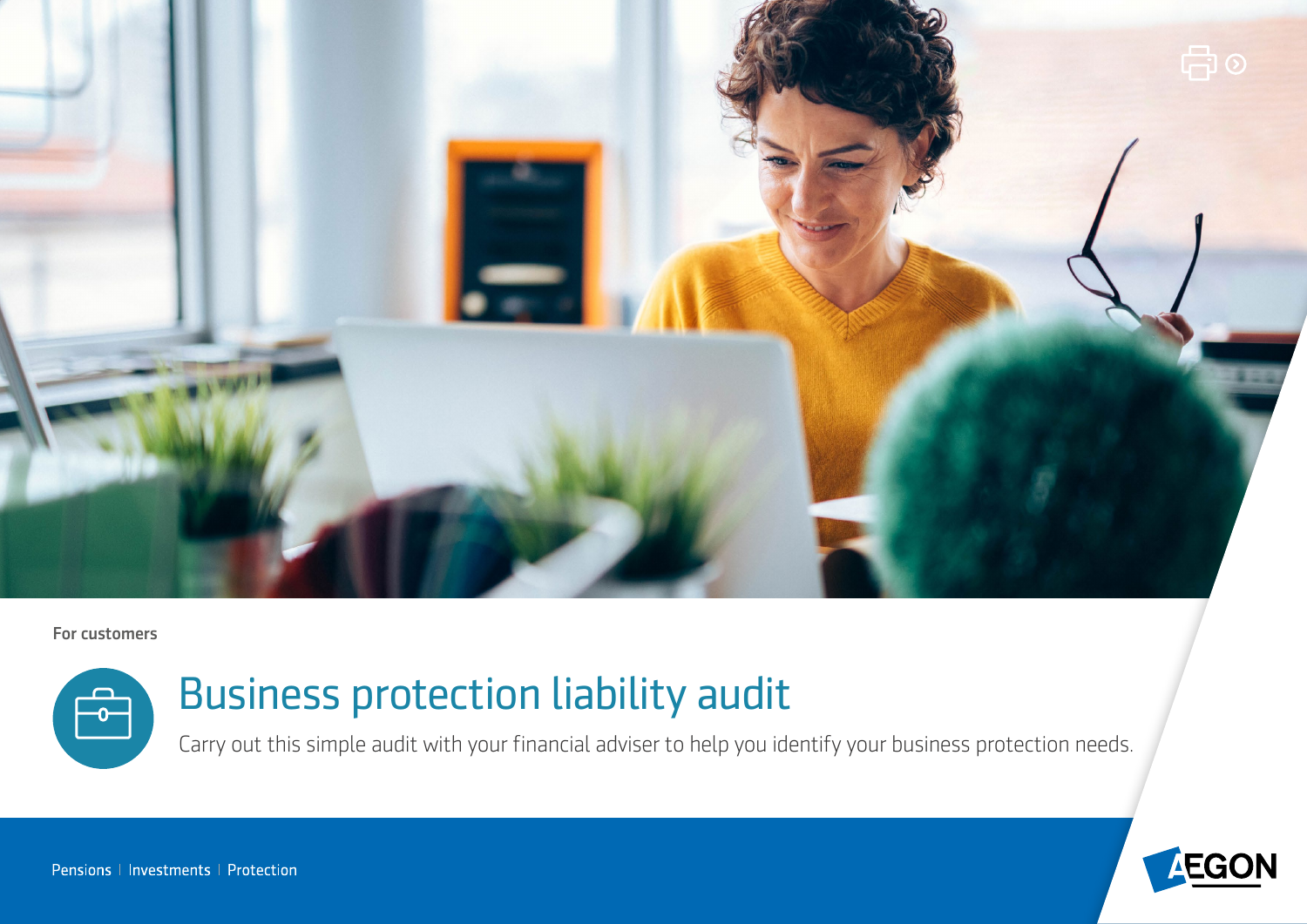Have you considered how your business would cope fnancially if a key worker fell ill or died unexpectedly?

Our liability audit is quick, easy and efective. By answering just a few questions, you can understand your business protection needs and how important it is to keep your business running smoothly.

## Who should consider the audit?

It's a valuable exercise for any business to carry out – whether you're a sole trader, partner, shareholder or director. Your fnancial adviser will be able to help you complete it and tailor a plan to meet your business's specific needs.

## What can the liability audit achieve?

The liability audit highlights the need for cover – in particular:

- the need for business protection cover to provide the funds to repay any business loans, and
- the money that would be needed should a key person die, become critically or even temporarily ill, or is totally permanently disabled, to:
- Recruit a replacement person
- Cover the short-term loss of proft
- Allow the business to continue paying and employing someone who's unable to work

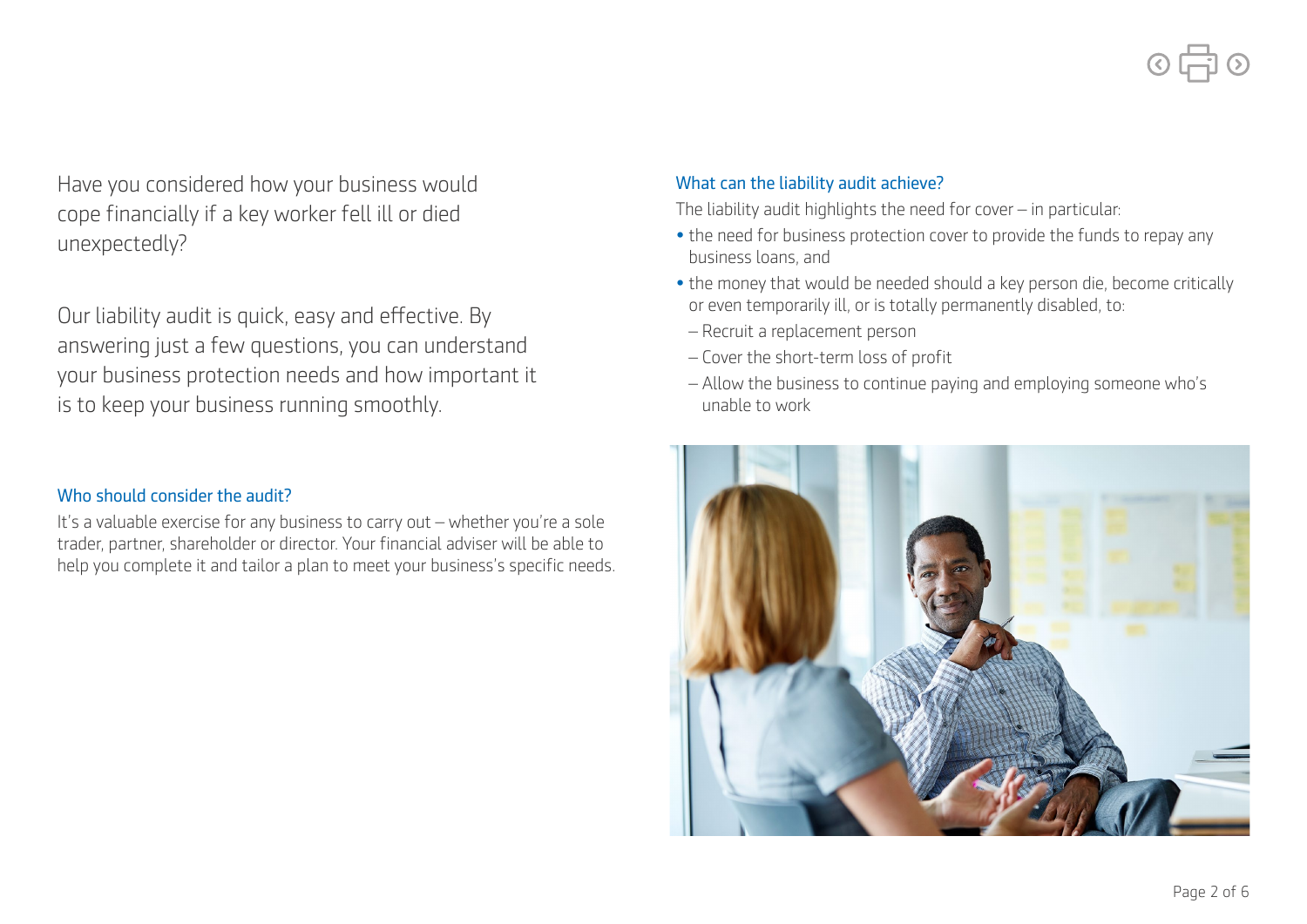# Helping you with the liability audit

These notes give you a few pointers and things you should think about when completing the audit form.

Names – List here the names of the people who are key to your business. This could include you, other business owners and people who have a major influence or impact on profit, for example individuals who have specialist skills or unique relationships with third parties. Basically anyone who would put the business at risk if they were to become ill unexpectedly or even die.

Liabilities to third parties – List here any loans and regularly used overdraft facilities. If you're a sole trader, you should consider any personal debts you may have.

Liabilities to owners - If you're a partner, member of a limited liability partnership, shareholder or director, you may have made loans to the business which it will need to repay if you die or become critically ill. This could be a credit balance on a loan account, capital or current account.

Loss of profits x term to recovery  $-$  To get the information you need for this section, you should consider:

- What's the gross profit of the business?
- How much of that can be attributed to the business owners?
- How much profit can be attributed to another key person, for example a top sales person or someone with specialist skills or knowledge?
- How long would it take the business to recover on the loss of that particular key person?

One-off expenses – Even if it's only on a short-term basis, you should consider any recruitment costs to replace a key person. These may include advertising, agency fees and training costs.

Total – The need for cover will be apparent when you arrive at a total. This will help you understand how much cover you need for your business. This audit form will help you get one step closer to identifying your business protection needs and putting measures in place to plan for the future wellbeing of your business if the worst happens. You can use it if your business is a partnership, limited liability partnership, company or you're a sole trader.

Names

|                                      | Amount | Amount    | Amount    | Amount |
|--------------------------------------|--------|-----------|-----------|--------|
| Liabilities to<br>third parties      | £      | £         | £         | £      |
|                                      | $+$    | $+$       | $\ddot{}$ | $+$    |
| Liabilities to<br>owners             | £      | £         | £         | £      |
|                                      | $+$    | $\ddot{}$ | $\ddot{}$ | $+$    |
| Loss of profit x<br>term to recovery | £      | £         | £         | £      |
|                                      | $+$    | $+$       | $\ddot{}$ | $+$    |
| One-off expenses                     | £      | £         | £         | £      |
|                                      |        |           |           |        |
| $=$ Total                            | £      | £         | £         | £      |

#### Next steps

By carrying out the liability audit, you now understand your business's need for cover. You should speak to a fnancial adviser who can help you put a protection solution in place that meets the individual needs of your business.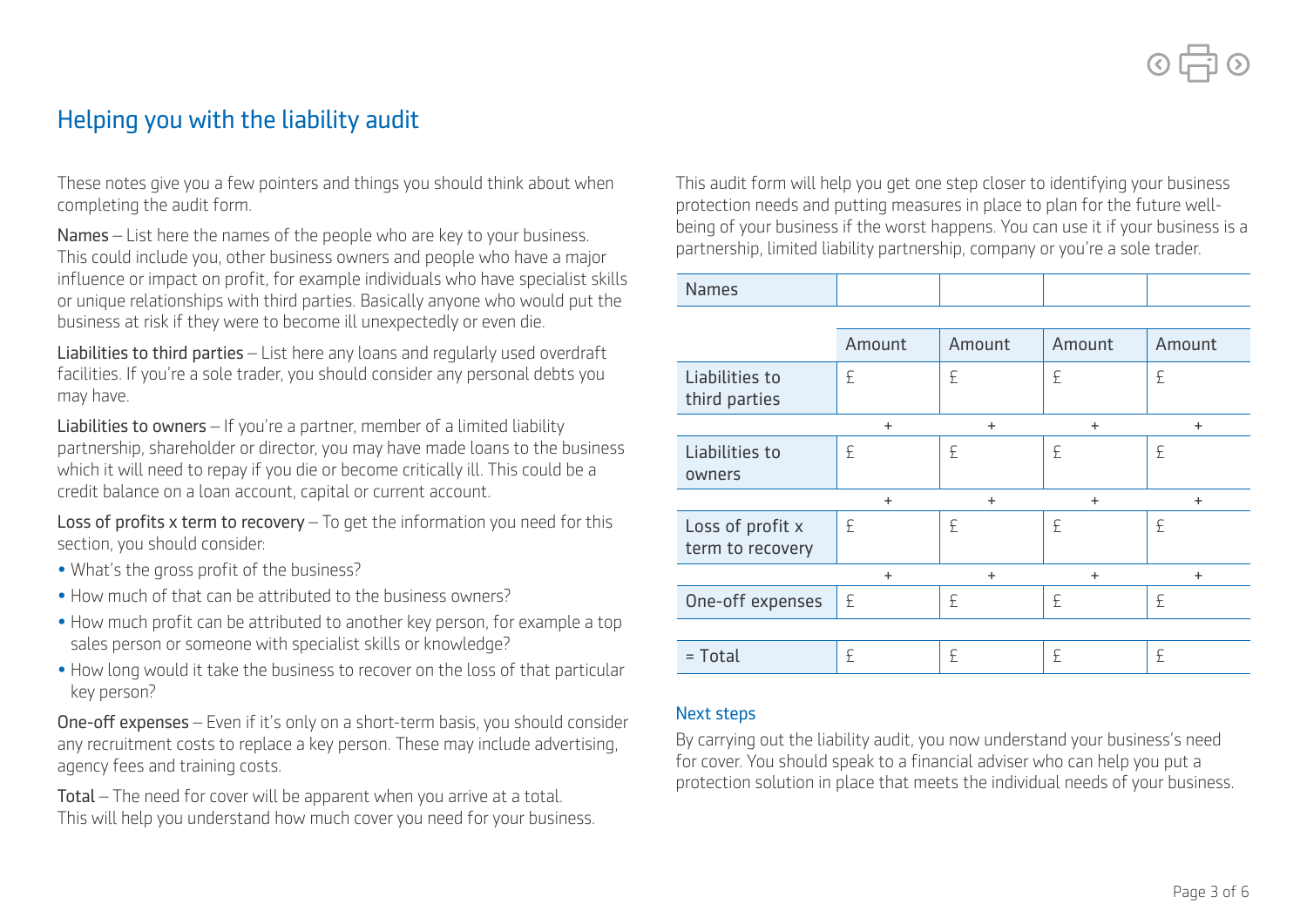

# Case study

This case study takes you through an example of the process of carrying out an audit.

#### Company details

Company name – Johnstone and Pearson Ltd

Last year's gross profit  $-51.25$  million

Directors – Bill Johnstone and Harry Pearson

Salesman – John Smith

Overview of responsibilities – Both Bill and Harry are equally key. Bill is the brains behind the business and Harry is responsible for sales. Harry recruited John Smith 18 months ago and appointed him as senior salesman. The recruitment process took 12 months. When John joined he brought with him a valuable list of contacts, which has allowed him to make a substantial contribution to overall profit.

## What are the liabilities to third parties?

- Business bank loan A: £250,000
- Business bank loan B: £150,000
- Overdraft facility: £100,000 always fully used

# What are the liabilities to owners?

Both have outstanding directors' loan accounts in credit:

- Bill: £120,000
- Harry: £100,000

## Loss of profit cover

- What is the gross profit of the business? £1.25 million.
- How much of that can be attributed to the business owners? Bill and Harry estimate £240,000 each.
- How much profit can be attributed to another key person, for example a top sales person or someone with specialist skills or knowledge? John Smith, senior salesman, contributes £120,000.
- How long would it take the business to recover on the loss of these key people?

They estimate if Bill or Harry were to fall ill or die unexpectedly it would take 18 months for the business to fully recover and 12 months if anything should happen to John.

## What other expenses are there?

Recruitment costs for each director of £50,000 and £25,000 for John.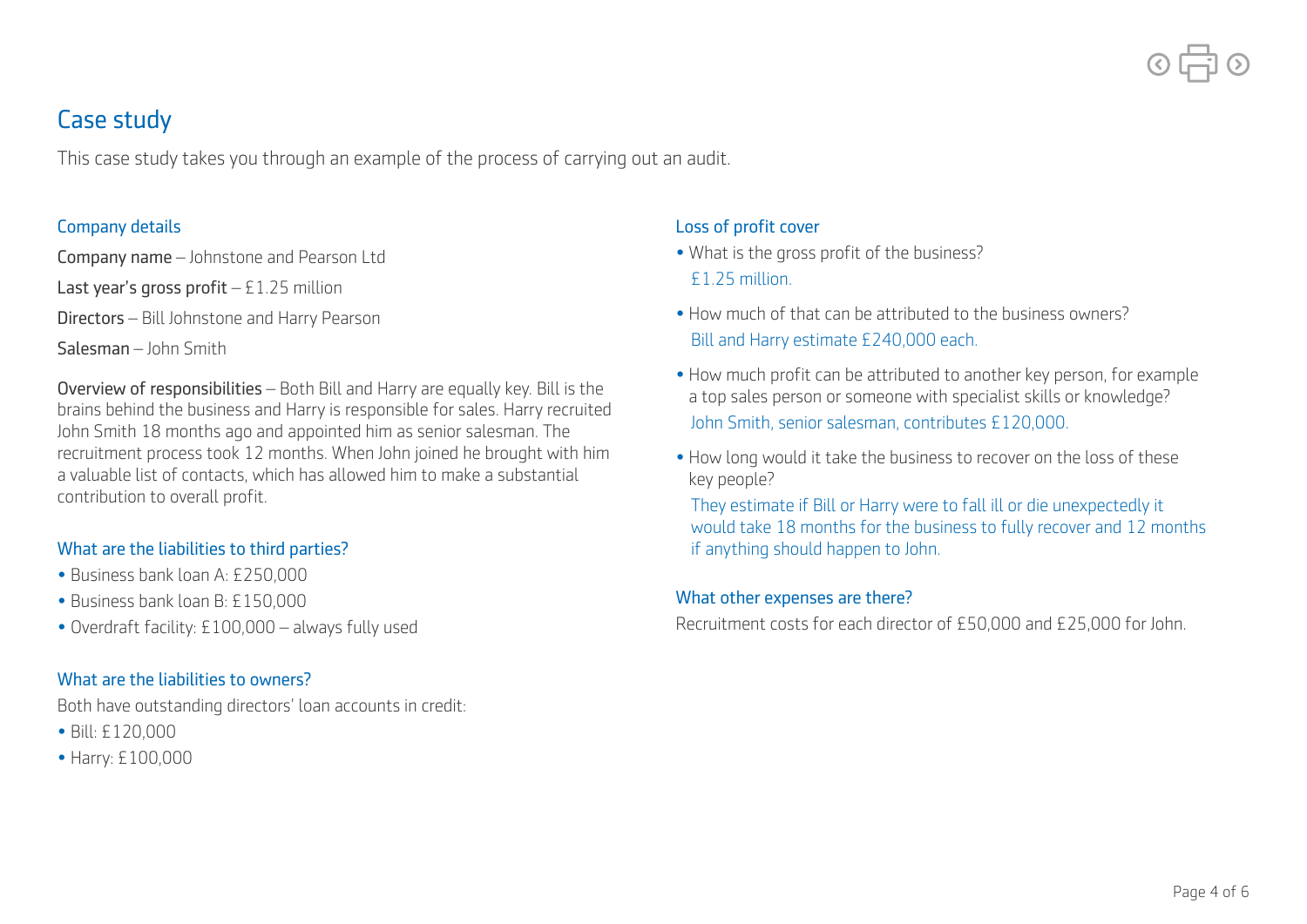

| <b>Names</b>                                      | <b>Bill</b><br>Johnstone | Harry<br>Pearson | John<br>Smith |                   |
|---------------------------------------------------|--------------------------|------------------|---------------|-------------------|
|                                                   |                          |                  |               |                   |
|                                                   | Amount                   | Amount           | Amount        | Amount            |
| Liabilities to<br>third parties                   | £ 250,000                | £ 250,000        | £ 0.00        | £<br>.            |
|                                                   | $\ddot{}$                | $\ddot{}$        | $+$           | $+$               |
| Liabilities to<br>owners                          | £120,000                 | £ 100,000        | £ 0.00        | £                 |
|                                                   | $\ddot{}$                | $\ddot{}$        | $+$           | $+$               |
| Loss of profit x<br>term to recovery <sup>1</sup> | £360,000                 | £360,000         | £120,000      | £                 |
|                                                   | $\ddot{}$                | $\ddot{}$        | $+$           | $+$               |
| One-off expenses                                  | £ 50,000                 | £ 50,000         | £ 25,000      | £                 |
|                                                   |                          |                  |               |                   |
| = Total                                           | £780,000                 | £760,000         | £145,000      | £<br>. <b>.</b> . |

#### Johnstone and Pearson Ltd's liability audit form

 $1$  For Harry and Bill, we've taken the profit they each contribute of £240,000 and multiplied this by the time it would take for the business to recover of 1.5 years - resulting in £360,000. We've applied the same calculation to show John's contribution to profit of £120,000 (£120,000 x 1 year (estimated time for business to recover) =  $£120,000$ ).

#### **Summary**

At this stage, the audit on Johnstone and Pearson Ltd has simply highlighted that there's a need for business protection – particularly to cover Bill and Harry's business loans and overdrafts. These third-party liabilities may be split equally between them but consideration should be given as to whether the bank's lending is on a joint and several liability basis where the requirement is that the loan be fully repaid on the death or illness of either of them.

They've also identified that John makes a substantial contribution to overall profit, so should consider putting protection in place in case he falls ill or dies unexpectedly.

They'll need to speak to a financial adviser for help with the type of policy that would best meet their needs and how long they would need cover for, but the + important thing is that they now understand their business protection needs and can put business continuity plans in place to protect them against the unexpected.